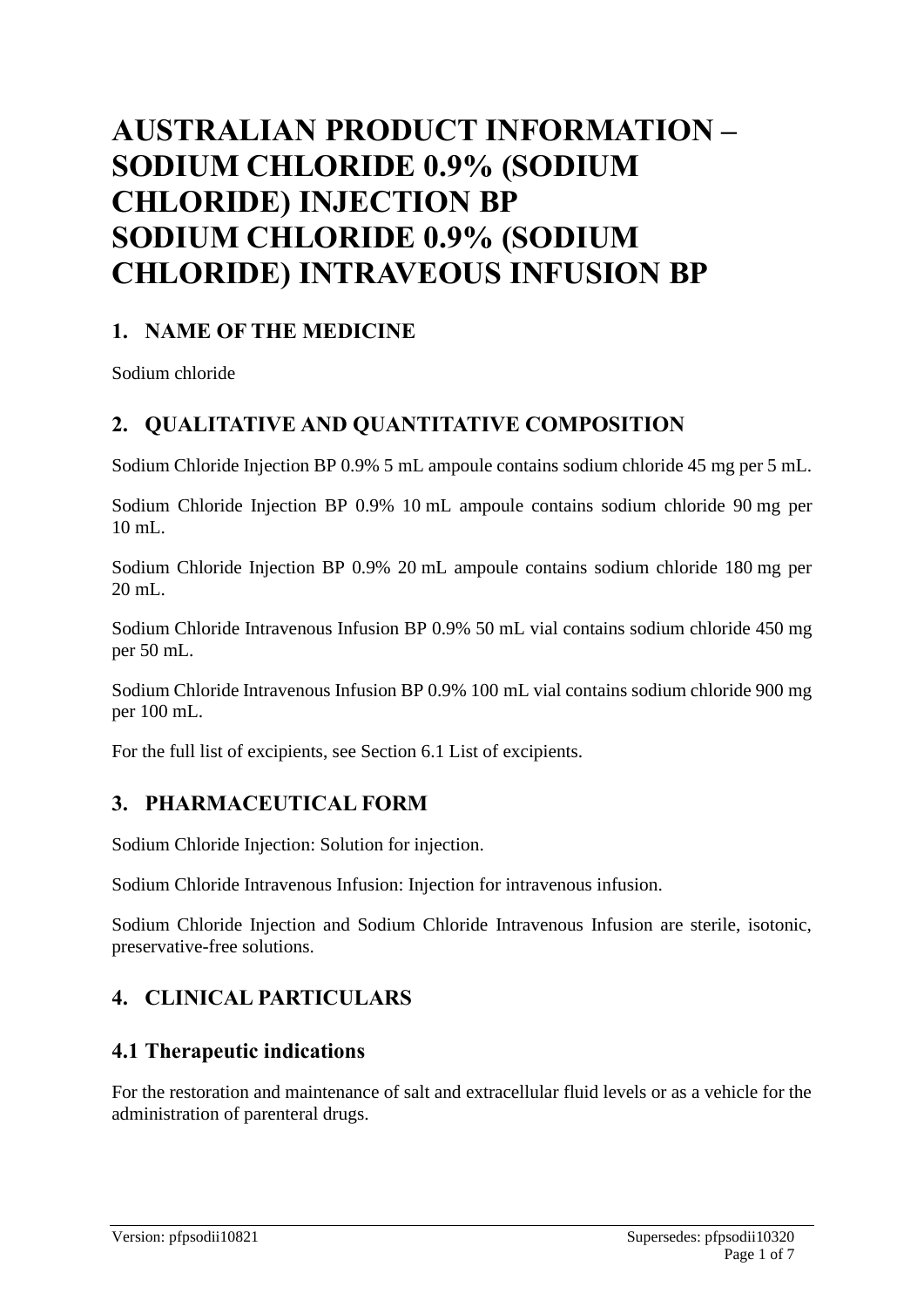# **4.2 Dose and method of administration**

To be used as directed by a physician.

Parenteral drug products should be inspected prior to administration for particulate matter and discolouration.

#### **Dosage**

Dosage is dependent on the age, weight, clinical and fluid/electrolyte condition of the patient. Adult requirements are usually fulfilled by daily IV infusion of 1 L 0.9% sodium chloride solution.

Sodium Chloride Injection 0.9% provides a source of sodium ions (154 mmol/L), chloride ions (154 mmol/L) and water.

### **4.3 Contraindications**

- Congestive heart failure
- Severe renal impairment
- Conditions of sodium retention and oedema
- Liver cirrhosis
- Irrigation during electrosurgical procedures

### **4.4 Special warnings and precautions for use**

- Solutions containing sodium chloride should be used cautiously in patients with cardiovascular diseases such as congestive heart failure, hypertension, impaired renal function or other renal disease such as urinary tract obstruction, pregnancy associated hypertension, pulmonary or peripheral oedema, hypoproteinaemia, those receiving corticosteroids or corticotrophin or any condition associated with sodium retention. Congestive heart failure and pulmonary oedema may be precipitated, particularly in patients with cardiovascular disease or those receiving corticosteroids, corticotrophin or other drugs that may give rise to sodium retention.
- Sodium chloride solutions should be used with caution in geriatric patients and infants.
- Excessive administration of sodium chloride solution may result in hypernatraemia, hypokalaemia and acidosis resulting in dehydration of internal organs. Monitoring of fluid, electrolyte and acid-base balance may be necessary.
- When used as a vehicle for intravenous drug delivery, the Product Information document of such drugs should be checked prior to use to ensure compatibility with the sodium chloride solution. Reconstitution instructions should be read carefully.
- Do not use unless the solution is clear. The entire contents of the vial or ampoule should be used promptly.
- Intravenous infusion during or immediately after surgery may result in sodium retention.

#### **Use in hepatic impairment**

See section 4.3 Contraindications and section 4.4 Special warnings and precautions for use.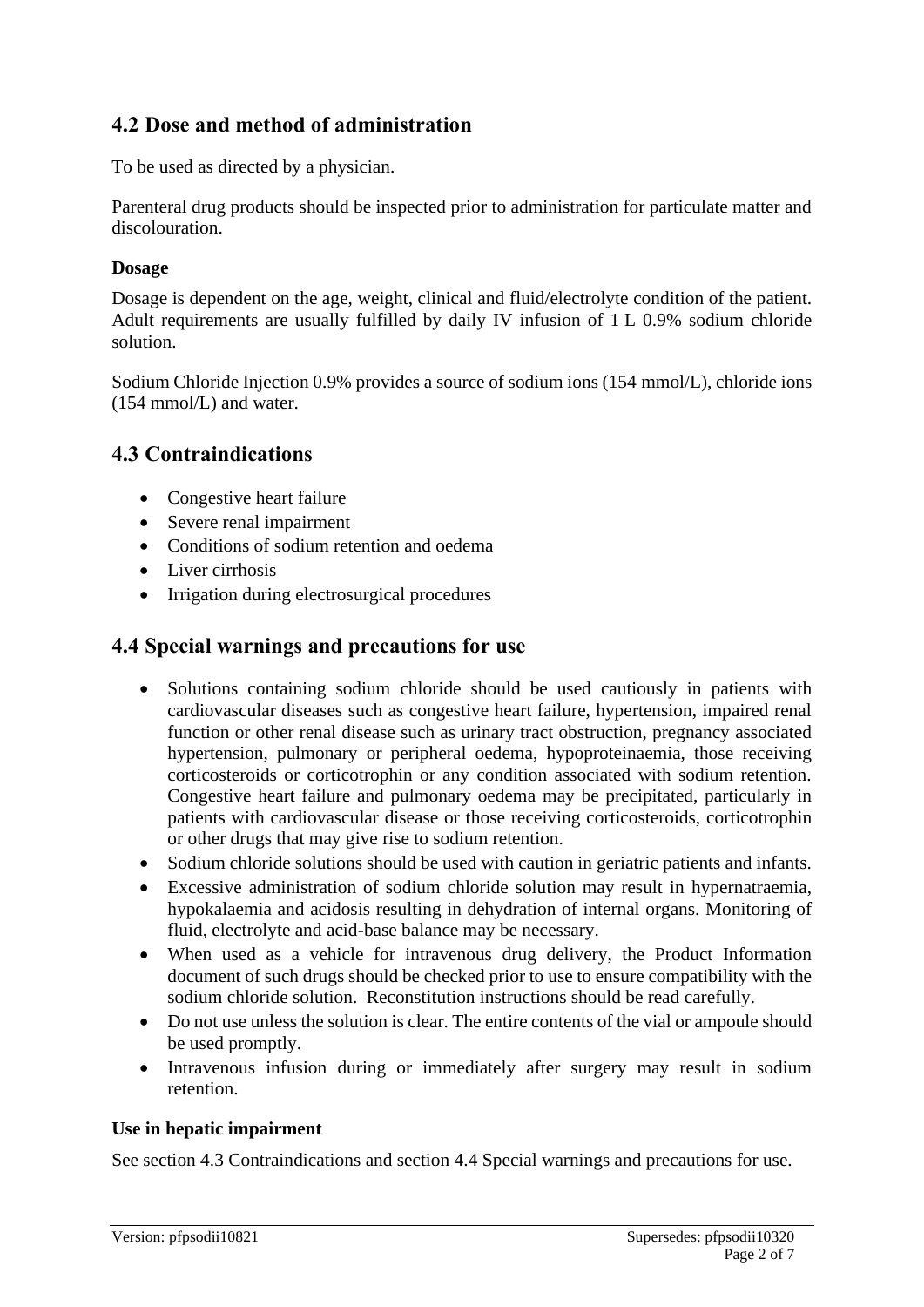#### **Use in renal impairment**

See section 4.3 Contraindications and section 4.4 Special warnings and precautions for use.

#### **Use in the elderly**

Sodium chloride solutions should be used with caution in geriatric patients.

#### **Paediatric use**

Sodium chloride solutions should be used with caution in infants.

#### **Effects on laboratory tests**

No data available.

### **4.5 Interactions with other medicines and other forms of interactions**

- Additives may be incompatible with sodium chloride.
- Do not store solutions containing additives unless compatibility has been proven.
- Do not administer such preparations unless the solution is clear.
- Co-administration of drugs inducing sodium retention may exacerbate any systemic effects.

### **4.6 Fertility, pregnancy and lactation**

#### **Effects on fertility**

No data available.

#### **Use in pregnancy**

Safety in pregnancy has not been established. Use is recommended only when clearly indicated.

#### **Use in lactation**

Safety in lactation has not yet been established. Use of this product whilst breastfeeding is recommended only when potential benefits outweigh potential risks to the newborn.

### **4.7 Effects on ability to drive and use machines**

The effects of this medicine on a person's ability to drive and use machines were not assessed as part of its registration.

### **4.8 Adverse effects (undesirable effects)**

- Thrombophlebitis may occur at the injection site during prolonged infusions.
- Excess IV administration may cause hypernatraemia, hypokalaemia, or acidosis.
- If any adverse reactions are observed during administration, discontinue treatment and institute appropriate supportive treatment.
- Hypernatraemia rarely occurs with therapeutic doses of sodium chloride, but may occur in excessive administration. A serious complication of this is dehydration of the brain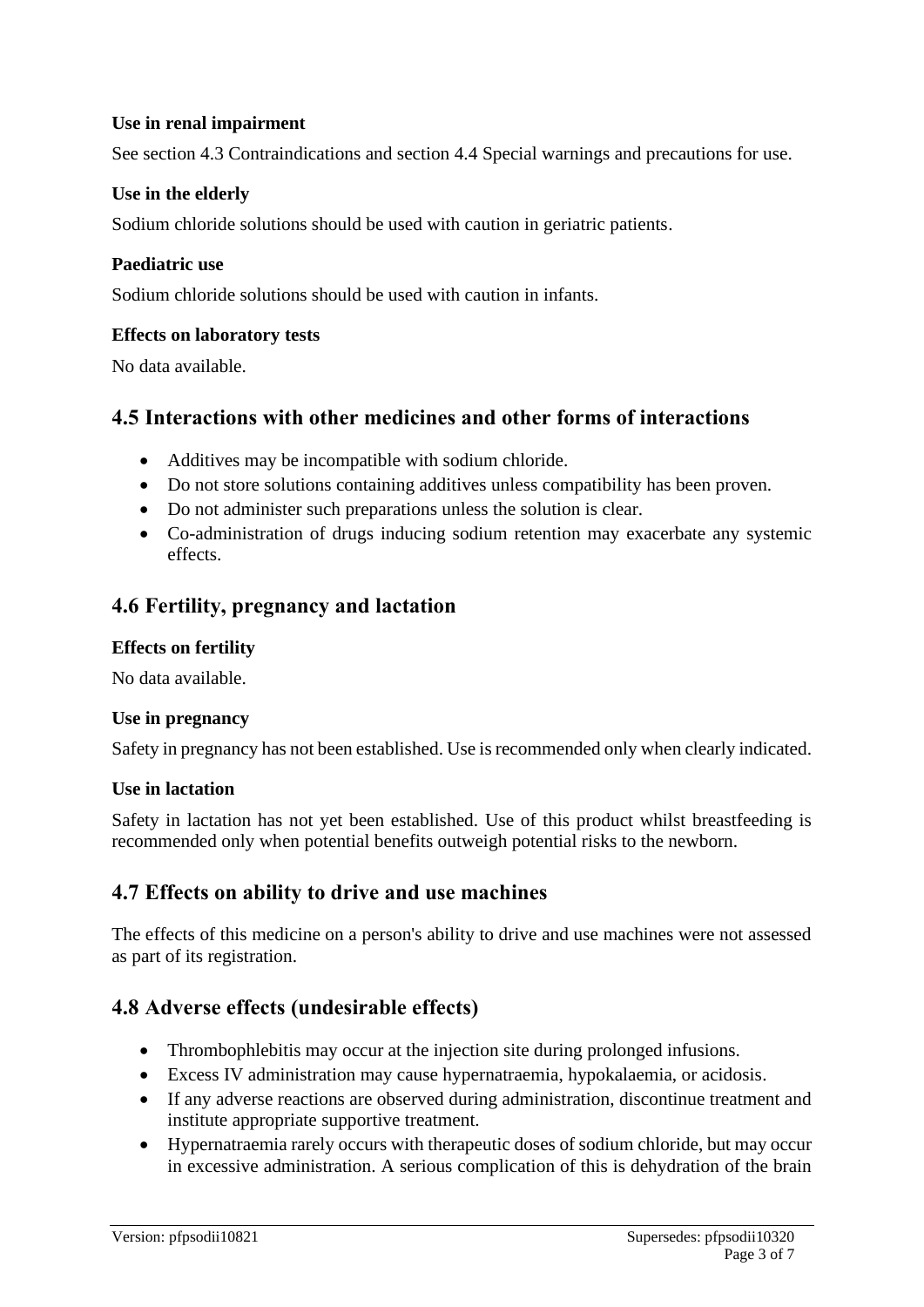causing somnolence and confusion, which may progress to convulsions, coma and ultimately respiratory failure and death. Other symptoms include thirst, reduced salivation and lachrymation, fever, tachycardia, hypertension, headache, dizziness, restlessness, weakness and irritability.

#### **Reporting suspected adverse effects**

Reporting suspected adverse reactions after registration of the medicinal product is important. It allows continued monitoring of the benefit-risk balance of the medicinal product. Healthcare professionals are asked to report any suspected adverse reactions at [www.tga.gov.au/reporting](http://www.tga.gov.au/reporting-problems)[problems.](http://www.tga.gov.au/reporting-problems)

### **4.9 Overdose**

#### **Symptoms of overdose:**

Excess sodium chloride within the body may produce the following general gastrointestinal effects: nausea, vomiting, diarrhoea and cramps.

Salivation and lacrimination are reduced, whilst thirst and swelling are increased.

Possible other symptoms include hypotension, tachycardia, renal failure, peripheral and pulmonary oedema and respiratory arrest.

Symptoms of the CNS include headache, dizziness, irritability, restlessness, weakness, muscle twitching or rigidity, convulsions, coma and death.

#### **Treatment of overdose:**

Normal plasma sodium concentrations should be restored at no more than  $10 - 15$  mmol/day with IV hypotonic saline. Dialysis may be required if there is renal impairment, if plasma sodium levels are greater than 200 mmol/L or if the patient is moribund. Convulsions should be treated with diazepam.

For information on the management of overdose, contact the Poisons Information Centre on 13 11 26 (Australia).

# **5. PHARMACOLOGICAL PROPERTIES**

#### **5.1 Pharmacodynamic properties**

#### **Mechanism of action**

Sodium is the major cation of extracellular fluid and functions principally in the control of water distribution, fluid and electrolyte balance and osmotic pressure of body fluids. Chloride, the major extracellular anion, closely follows the physiological disposition of the sodium cation in maintenance of acid-base balance, isotonicity and electrodynamic characteristics of cells.

#### **Clinical trials**

No data available.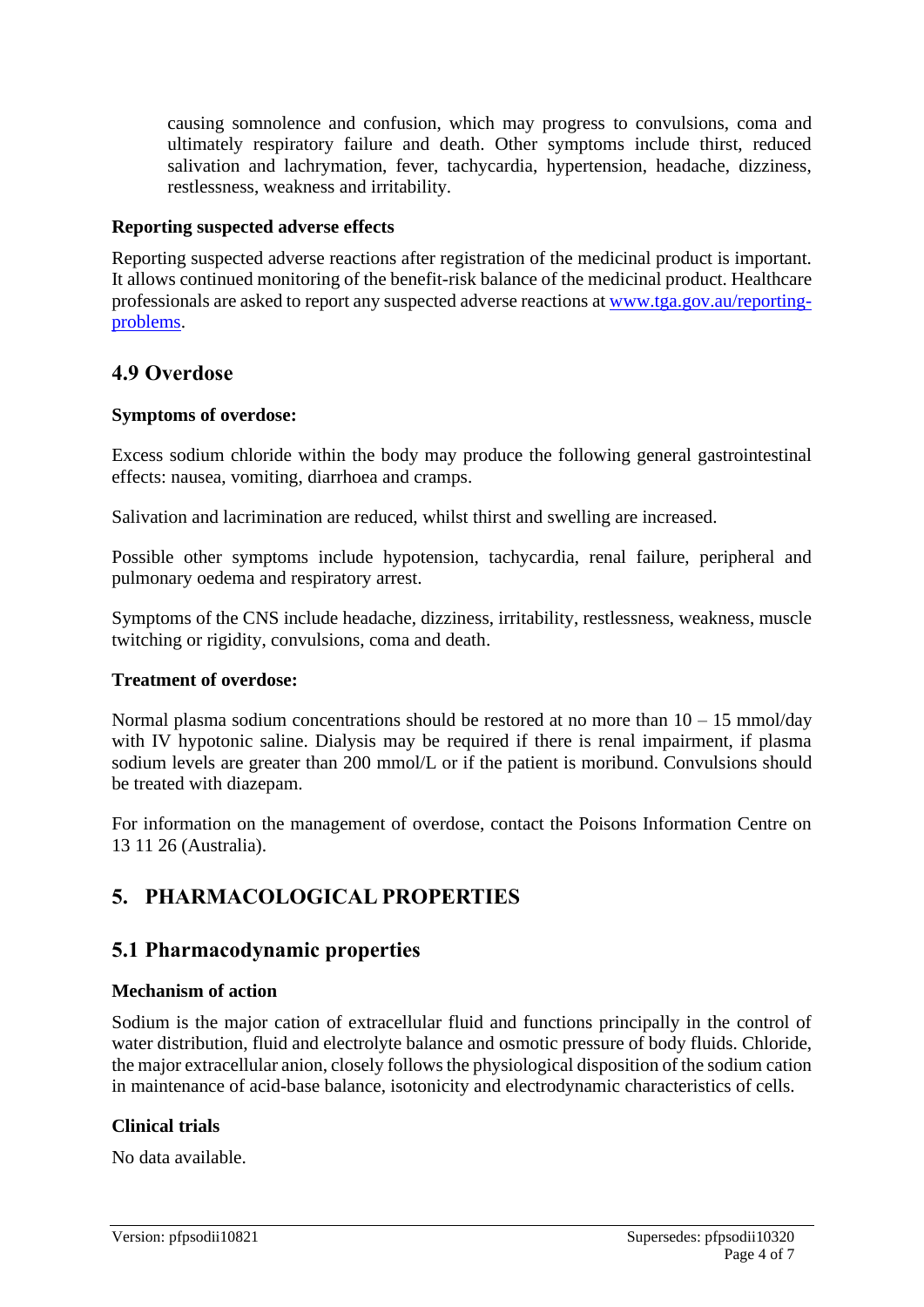# **5.2 Pharmacokinetic properties**

As the sodium chloride intravenous preparations are directly administered to the circulation, the bioavailability of the components is 100%. Excess sodium is predominantly excreted by the kidneys, with small amounts lost in faeces and sweat.

### **5.3 Preclinical safety data**

#### **Genotoxicity**

The active ingredients sodium and chloride are not mutagenic. They are basic cellular components.

#### **Carcinogenicity**

The active ingredients sodium and chloride are not carcinogenic. They are basic cellular components.

# **6. PHARMACEUTICAL PARTICULARS**

### **6.1 List of excipients**

Water for injections

### **6.2 Incompatibilities**

See section 4.4 Special warnings and precautions for use, and section 4.5 Interactions with other medicines and other forms of interactions.

# **6.3 Shelf life**

In Australia, information on the shelf life can be found on the public summary of the Australian Register of Therapeutic Goods (ARTG). The expiry date can be found on the packaging.

### **6.4 Special precautions for storage**

Store below 25°C.

Use once only and discard any remaining portion.

# **6.5 Nature and contents of container**

Sodium Chloride Injection BP 0.9% 5 mL Steriluer® ampoule (50s), AUST R 49272

Sodium Chloride Injection BP 0.9% 10 mL Steriluer® ampoule (5s, 50s, 600s), AUST R 49278

Sodium Chloride Injection BP 0.9% 20 mL Steriamp® ampoule (30s), AUST R 49279

Sodium Chloride Intravenous Infusion BP 0.9% 50 mL Plastic Vial (10s), AUST R 10804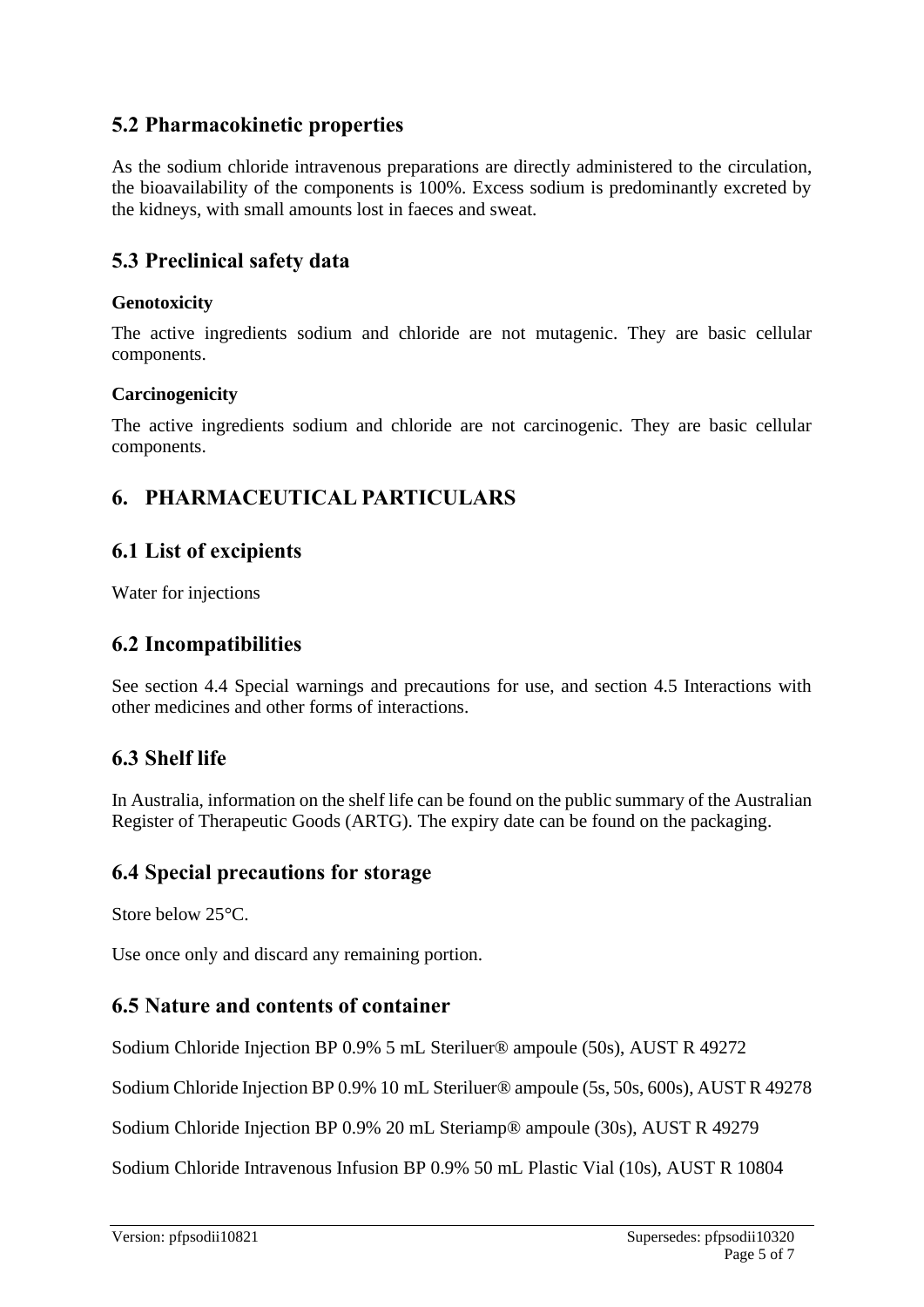Sodium Chloride Intravenous Infusion BP 0.9% 100 mL Plastic Vial (10s), AUST R 49280

Not all presentations may be available.

### **6.6 Special precautions for disposal**

In Australia, any unused medicine or waste material should be disposed of in accordance with local requirements.

### **6.7 Physicochemical properties**

Sodium chloride is a white, crystalline powder or colourless crystals, freely soluble in water and practically insoluble in ethanol.

#### **Chemical structure**

The molecular formula is NaCl and the molecular weight is 58.44.

#### **CAS number**

7647-14-5

# **7. MEDICINE SCHEDULE (POISONS STANDARD)**

Unscheduled

### **8. SPONSOR**

Pfizer Australia Pty Ltd Level 17, 151 Clarence Street Sydney NSW 2000 Toll Free Number: 1800 675 229 [www.pfizer.com.au](http://www.pfizer.com.au/)

# **9. DATE OF FIRST APPROVAL**

03 July 2000

### **10. DATE OF REVISION**

17 August 2021

#### **Summary Table of Changes**

| <b>Section changed</b>                                 | <b>Summary of new information</b> |
|--------------------------------------------------------|-----------------------------------|
| 1, 3, 4.2, 4.3, 4.9, 5.2,<br>1, 5, 3, 6, 3, 6, 5, 7, 9 | Minor editorial changes.          |